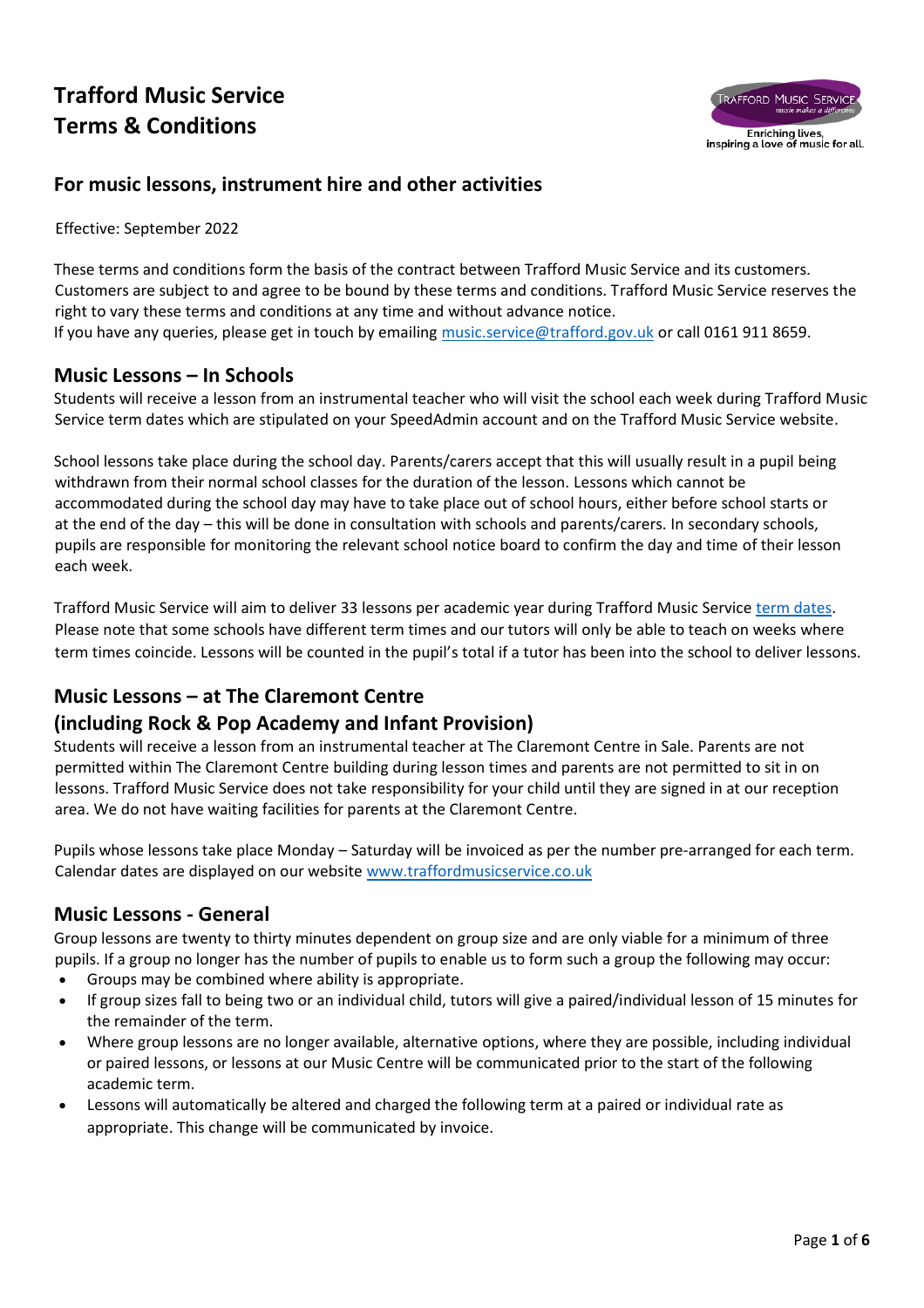### **Changes to Lessons**

Schools: It may occasionally be necessary to alter lesson times and days in co-ordination with the school and with notification to parents. Should it be necessary to re-arrange a lesson we will endeavour to communicate alternative days by email. Please ensure your email address remains up to date on the student's SpeedAdmin account. Should a change of tutor be necessary we will endeavour to notify parents. If this also requires a change of lesson time/day, parents will be notified.

The Claremont Centre: It may occasionally be necessary to alter lesson times and days – this will be agreed in advance with parents. Should a change of tutor be necessary we will endeavour to notify parents. If this also requires a change of lesson time/day, alternatives will be agreed with parents.

### **Music & Accessories**

When needed, pupils will be required to purchase their own music books. The teacher will advise which books are needed for you to purchase independently.

Other costs you may incur include:

- Reeds for clarinets, saxophones, oboes, and bassoons as well as cleaning cloths for woodwind instruments.
- Strings and rosin for string instruments.
- Valve oil and/or slide cream for brass instruments.

When hiring a Trafford Music Service instrument, it may be necessary to purchase an 'instrument care pack' for the instrument. The charge is only applicable on initial hire, subsequent packs/items can be bought as the need arises from The Claremont Centre. Please see the Musical Instrument Hire section below for additional information.

#### **Absence or Missed Lessons**

Lessons missed by pupils due to short term sickness, school trips/activities, revision leave, exams etc. will not be made up or credited. When 5 or more consecutive sessions are missed in the same term due to illness/injury we will credit a maximum of 5 lessons. A medical certificate may be required. If there are extenuating circumstances which may cause long term absence, please contact Trafford Music Service office to discuss this.

Should a tutor be absent we may send in a suitable alternative tutor to deliver the lesson. This may be done without notice. When staff miss a session due to illness or travel delay, they will do their best to make the session up (e.g. through an extra lesson or a double lesson).

In the event of an emergency or closure of a school (full or partial) or the music centre due to an event outside Trafford Music Service's control (e.g. a pandemic, flooding, heavy snow, or industrial action), where possible lessons/sessions will be made up or credited.

An online lesson will be offered should a face to face lesson not be possible and will be counted as a lesson.

#### **Behaviour**

Pupils are expected to behave in a responsible and courteous manner at all times; to attend lessons regularly and to practise between lessons. Poor attendance, failure to practise, disruptive or anti-social behaviour by either the pupil or by the parent/carer, may result in tuition being withdrawn. No credits will be given in such circumstances. We will endeavour in the first case to discuss and resolve all issues first.

#### **Liability**

Trafford Music Service does not accept liability for loss or damage to pupil's personal instruments or possessions. We highly recommend parents/carers/adult students to arrange for appropriate insurance for these items.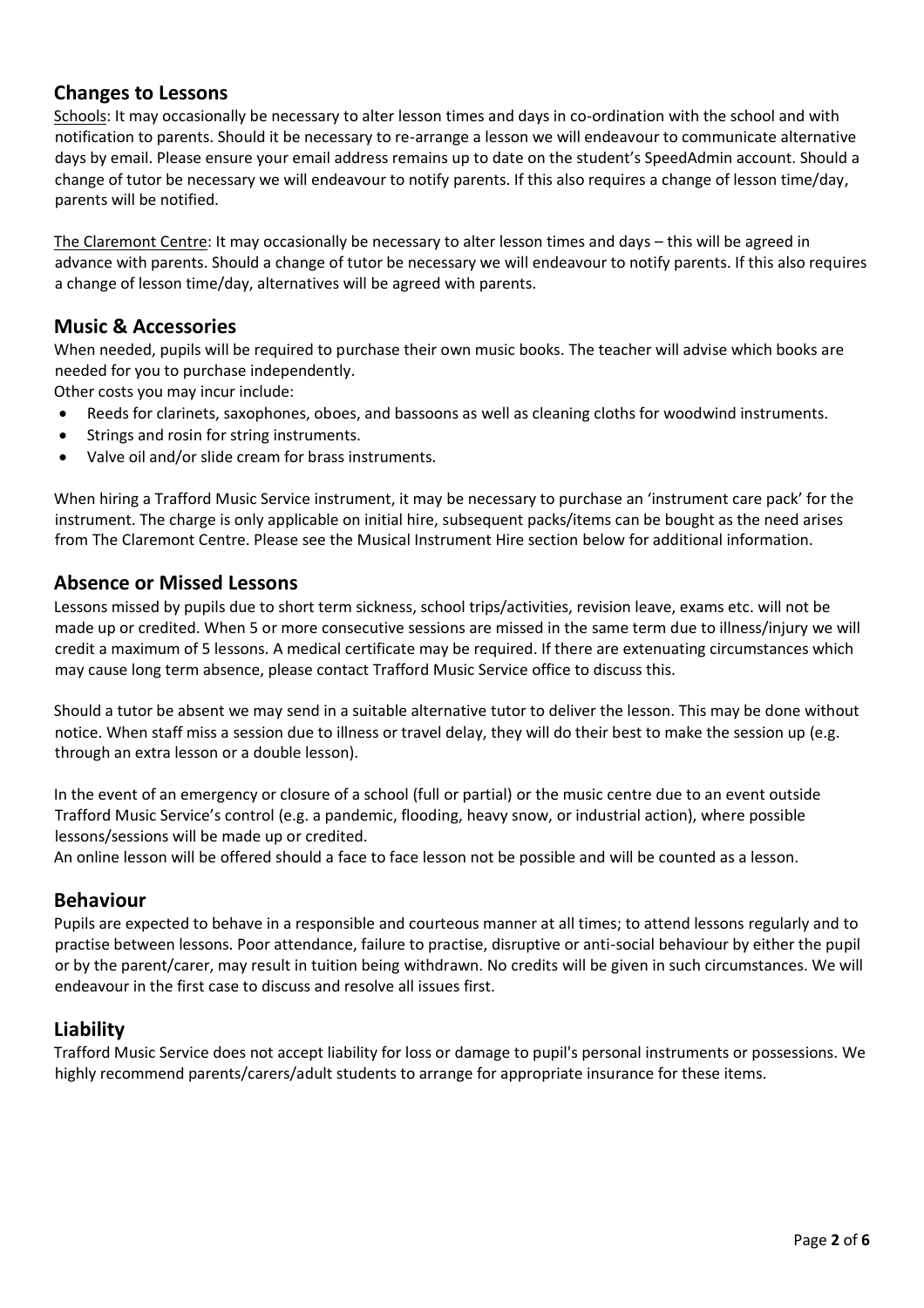# **General Invoicing / Payment Information**

Invoices for lessons, ensembles and/or instrument hire will be issued prior to the start of each term via email from [music.service@trafford.gov.uk](mailto:music.service@trafford.gov.uk) (please ensure this email address is not filtered into a spam folder). Invoices must be paid in advance of services commencing. Our pre-arranged termly invoices typically allow 14 days from invoice for payment.

We accept the following payments:

- 1. Online via your Trafford Music Service SpeedAdmin account. Should you forget your log-in at any time please emai[l music.service@trafford.gov.uk](mailto:music.service@trafford.gov.uk) and we can send you a link to renew your password.
- 2. By cheque payable to **Trafford Council.** Cheque payments should be posted to our office: Trafford Music Service, The Claremont Centre, Claremont Road, Sale M33 7DZ. Please include on the reverse of your cheque what the payment is for e.g. music lessons in school and your child's name. Cheques must be received prior to the invoice deadline.
- 3. Credit card / prepaid bank card please note there will not be a charge for this transaction.

Please note schools and Trafford Music Service tutors are not authorised to accept payment.

If you do not make a payment by the date shown on your invoice, we will send you a reminder. If you fail to respond to the reminder, we will regard this as a fundamental breach of this agreement and any music lessons arranged may be suspended. We cannot accept any responsibility for disruption to tuition due to late payment. If you have any problems completing payment, please get in touch using the contact details below.

Invoices are typically sent out six weeks in advance of the start of a term. This allows us to timetable and answer queries prior to the start of term and give notice to tutors where workload has decreased. We engage some staff on a sessional basis and to guarantee staff provision for lessons**,** we must be able to ensure work is available prior to contracting teaching staff.

Pupils joining mid-term will be invoiced for the remaining lessons available for that term in advance, and then each term after for the term's lessons in advance.

Failure to either make payment or to contact us regarding payment will lead to the discontinuation of lessons.

#### **We reserve the right to withdraw lesson provision or amend lesson times / lesson types where payment has been made late and lessons are no longer available due to the need to re-timetable.**

Any price increases will be communicated to you in advance.

# **Discontinuing Lessons – in school and at The Claremont Centre (including Rock & Pop Academy and Infant Provision)**

Trafford Music Service assumes that your child will continue lessons as they progress through the academic year unless we are directly notified in writing by yourself that you wish lessons to cease, this includes if your child is changing school. Please direct this communication to the Music Service by emailin[g music.service@trafford.gov.uk](mailto:music.service@trafford.gov.uk) not via the school or tutor. Notice given verbally will not be regarded as notice.

We require a minimum notice period of **6 weeks prior to the start of a new term** if you wish to discontinue lessons. Refunds or credits will not be given if withdrawing mid-way through a term. The lesson cost is a termly fee and therefore there will be no pro rata refund should a child discontinue part way through a term. For example, if your child stops attending after 7 lessons you will not be refunded for the remaining lessons in the term as our tutors are contracted on a termly basis.

At the end of the academic year if we have been unable to deliver the full course of agreed lessons due to a Trafford Music Service tutor absence we will issue a credit or refund for these lessons.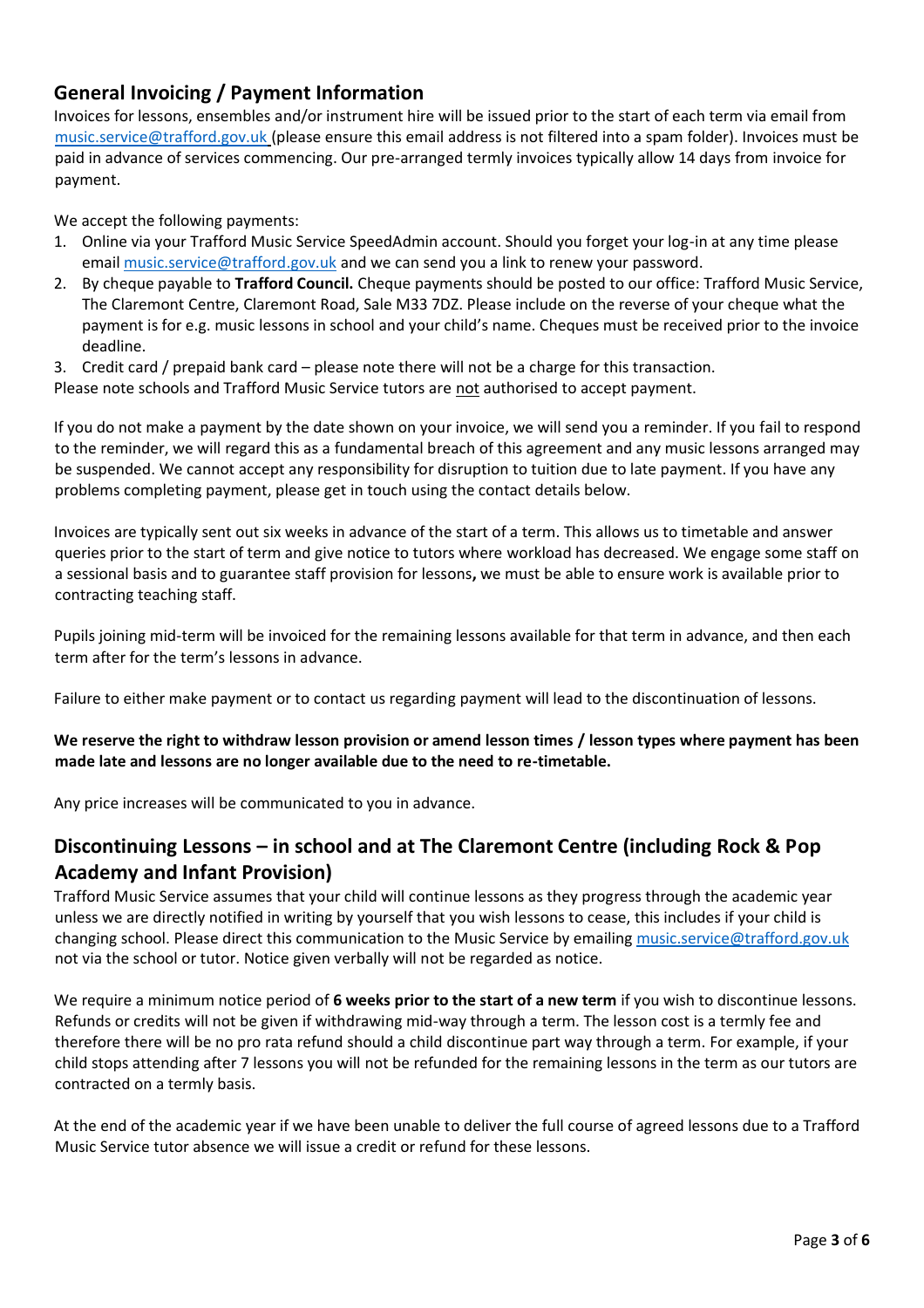## **Music Centre Ensembles**

Ensemble fees are a termly subscription, therefore pupils who stop midway through a term will not receive a refund. The ensemble session dates are arranged according to our concert calendar and can be found on our [website.](https://traffordmusicservice.co.uk/about-us/term-dates/)

# **School Clubs**

School club fees are a termly subscription. In a usual academic year we aim to deliver a minimum of thirty sessions. School club fees are a termly subscription therefore pupils who stop mid-term will not receive a refund.

### **Re-Registration**

Re-registration for lessons and ensembles is required every year in the summer term. **Please note your child will not automatically be re-signed up for the following academic year**.

You will receive an email with the information about how to re-register for activities for the next school year in May/June.

## **Musical Instrument Hire**

The hire of musical instruments is subject to availability and a list of musical instruments available for hire may be obtained by contacting Trafford Music Service.

It is highly advised that requests are made well in advance of the lesson start date to ensure we can source and assign a suitable instrument which will need to be collected from the music centre.

If you apply for hire at the same time you register for a course, the request will be processed only when lessons are confirmed as going ahead. If you wish to hire the instrument before lessons are allocated, please let us know on the digital registration form or via email.

#### **Instrument Hire - Registration**

All registration is completed electronically using the Trafford Music Service SpeedAdmin account. The hirer will be required to electronically sign an agreement which states that the hirer will take full responsibility for loss or damage to any musical instruments hired under the agreement.

## **Instrument Hire - Invoicing and Charges**

Instrument hire is invoiced in advance of the term and payment must be made within 14 days of the invoice to continue hire of the instrument. The hire period includes the school holidays on the provision that the student is continuing to hire the instrument in the next term.

The hire is made on the clear understanding that the instrument is to be returned no later than two weeks after the end of the hire period (i.e. lessons have ceased or the hire period has expired). Trafford Music Service reserves the right to charge a full term of hire if this deadline is not met. The instrument should be in the same condition (except for normal 'wear and tear') as recorded on issue.

The hirer is expected to pay for incidentals such as replacement strings, rosin and bow repairs/rehairing (string instruments), reeds and cork grease (woodwind instruments), valve oil and slide cream (brass instruments). When hiring a Trafford Music Service instrument, it may be necessary to purchase an 'instrument care pack' for the instrument. The care pack can be purchased on initial hire, however subsequent packs/items can be bought as the need arises from The Claremont Centre.

Hire charges are reviewed annually. Separate charges based upon the value of the instrument apply for pupils who attend activities with the Music Service but do not take lessons – contact us for details. Please note that we are unable to offer financial assistance in respect of charges for hire instruments.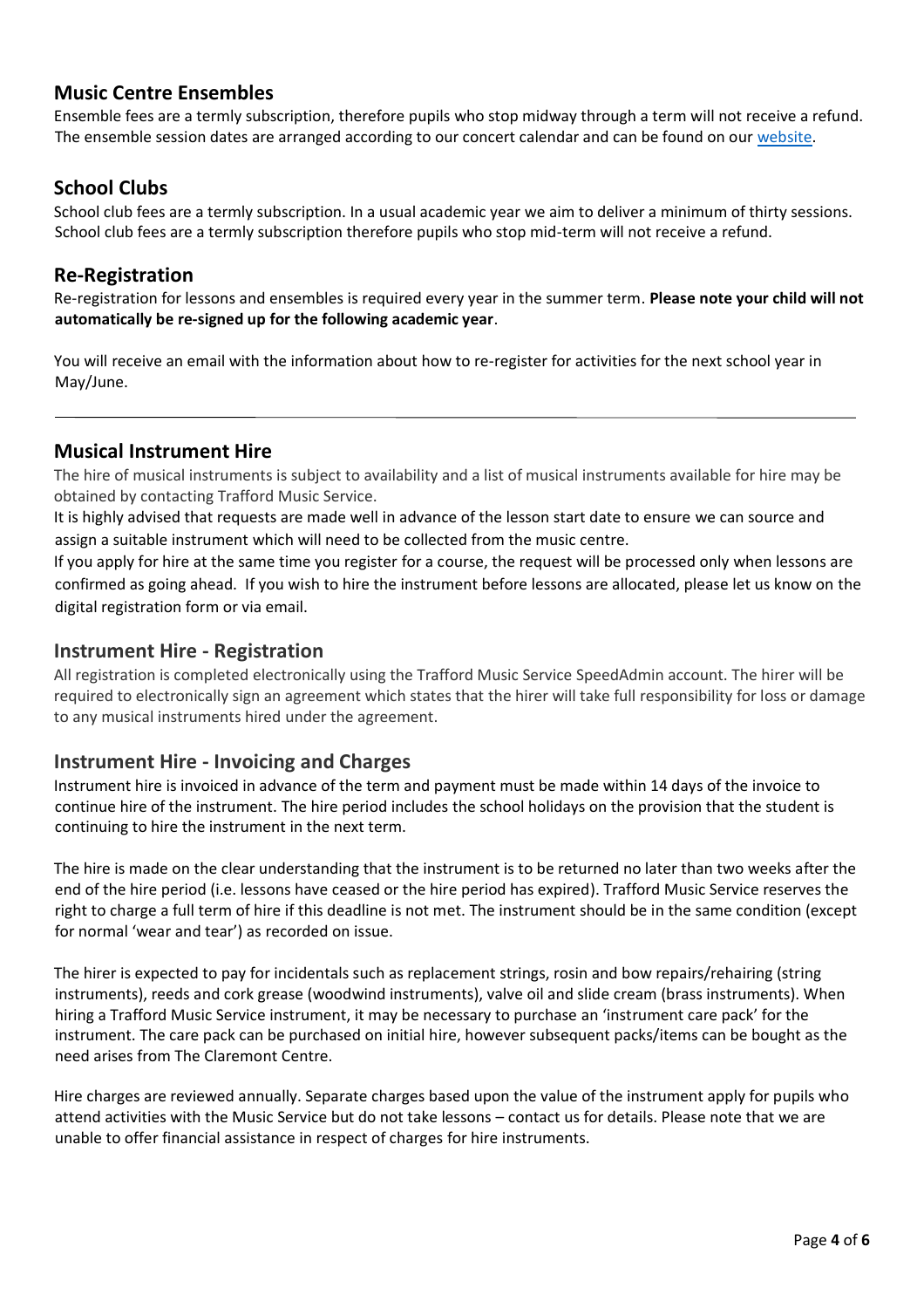## **Instrument Hire – Insurance**

Hirers **are required to have adequate insurance cover for the instrument for the duration of the hire period** (in most cases this is covered by general household insurance but please contact your insurers to confirm this). The hirer will be responsible **to cover the cost** for any damage to or loss of the instrument throughout the hire period and some instruments will require proof of insurance to hire (advanced / particularly expensive instruments).

# **Collection and Return of Instruments**

Trafford Music Service Instruments must be collected and returned to our office based at The Claremont Centre, Sale, where we will check the instruments and issue online receipts.

Instruments must be returned no later than two weeks following the end of official Trafford term dates to avoid incurring a subsequent terms hire. Trafford term dates are available to view a[t www.traffordmusicservice.co.uk](http://www.traffordmusicservice.co.uk/)

The hired instrument must be returned by the hirer to The Claremont Centre. **On no account should the instrument be returned to the teacher or left on school premises.** The hirer will continue to be charged for the instrument until Trafford Music Service issues you with a receipt to acknowledge its return.

# **Damage / Loss of Hired Instruments**

All damage and loss to the instrument or accessories, even where accidental, is the full responsibility of the hirer. All repairs and purchase of instruments or replacement accessories must be arranged by Trafford Music Service. If an instrument/accessory is lost or damaged, please contact us a[t music.service@trafford.gov.uk](mailto:music.service@trafford.gov.uk) immediately to notify us and book an appointment.

If the instrument is lost or deemed to be damaged beyond reasonable repair (this will be decided pending an inspection by TMS staff after the damaged instrument is returned), the hirer will be responsible for full replacement of the instrument.

The secondary form completed upon collection will outline the maximum amount we would charge in an instance where total replacement is necessary (not including an administration fee of £5 or 5% of the instrument's purchase price, whichever is greater). While it may be the case that we can purchase the instrument for less than the amount stated on the form, Trafford Music Service reserves the right to charge the full amount stated. Trafford Music Service is only able to purchase new items due to Trafford Council's procurement policy, and we are unable to buy used instruments.

If the instrument can be repaired or it requires a replacement accessory, repair/replacement charges will be invoiced to the hirer. If we have another instrument available, we can issue a replacement whilst the repair takes place upon receiving a deposit of £15.00 that will be off set against any repairs.

# **Child Protection**

All our tutors have enhanced Disclosure and Barring Service checks.

Activities at The Claremont Centre:

- Trafford Music Service only takes responsibility for children once they are inside our Music Centre buildings and signed in at reception.
- For safeguarding protection, we do not allow parents to wait for pupils inside our main building.
- All staff working at The Claremont Centre will be wearing ID badges.
- All staff working at The Claremont Centre have been DBS (Disclosure and Barring Service) checked.
- All Trafford Music Service staff will have completed yearly Child Safeguarding training.
- Trafford Music Service conducts fire drills to ensure children's safety in the event of an emergency. If this should impact significantly on a child's lesson we will endeavour to make the lesson up in one of our catch-up weeks.

A full copy of our Safeguarding Policy can be found on our [website.](https://traffordmusicservice.co.uk/about-us/policies/)